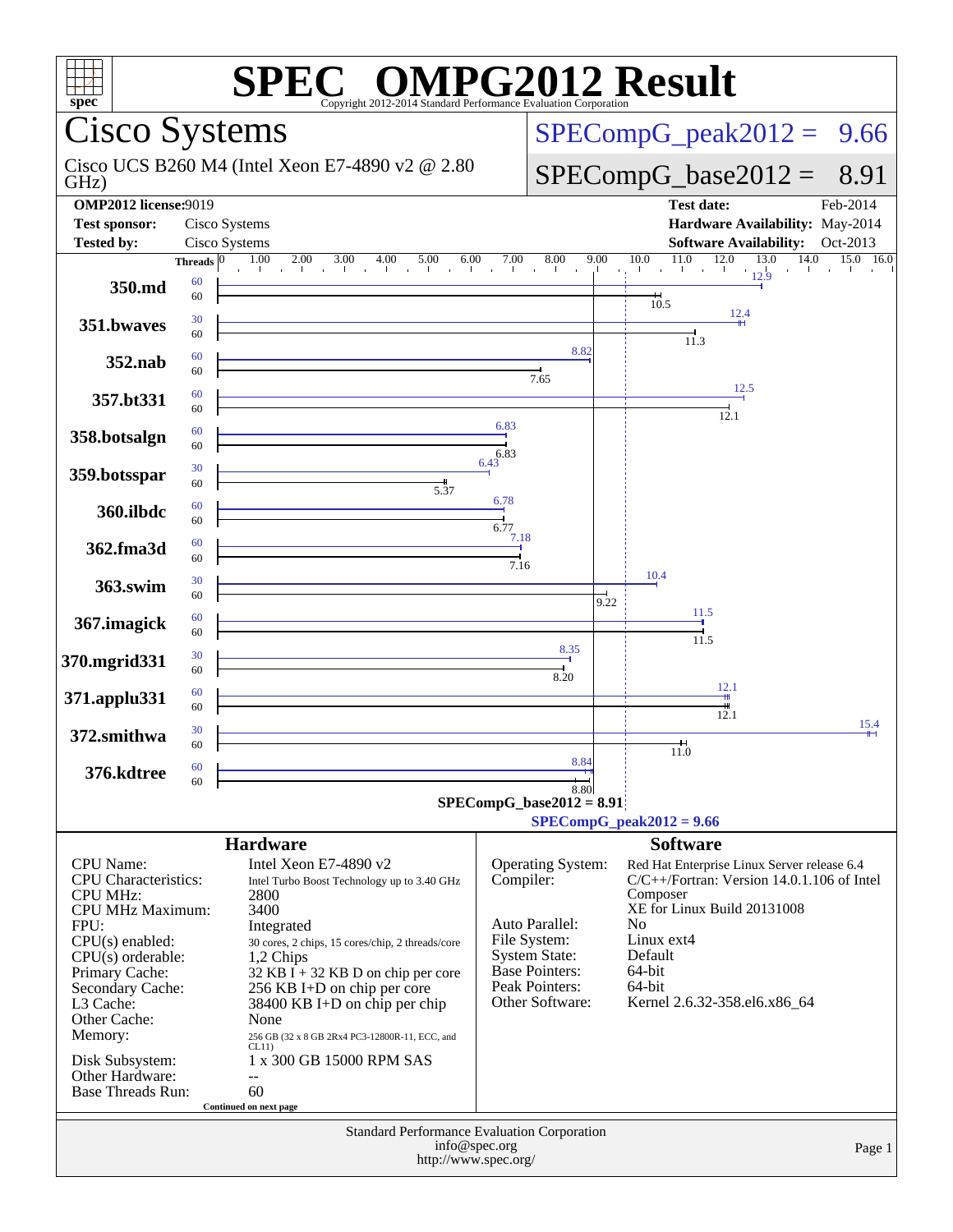

Cisco Systems

GHz) Cisco UCS B260 M4 (Intel Xeon E7-4890 v2 @ 2.80

**[OMP2012 license:](http://www.spec.org/auto/omp2012/Docs/result-fields.html#OMP2012license)**9019 **[Test date:](http://www.spec.org/auto/omp2012/Docs/result-fields.html#Testdate)** Feb-2014

**[Tested by:](http://www.spec.org/auto/omp2012/Docs/result-fields.html#Testedby)** Cisco Systems **[Software Availability:](http://www.spec.org/auto/omp2012/Docs/result-fields.html#SoftwareAvailability)** Oct-2013

[Minimum Peak Threads:](http://www.spec.org/auto/omp2012/Docs/result-fields.html#MinimumPeakThreads) 30<br>Maximum Peak Threads: 60

 $SPECompG_peak2012 = 9.66$  $SPECompG_peak2012 = 9.66$ 

 $SPECompG_base2012 = 8.91$  $SPECompG_base2012 = 8.91$ 

**[Test sponsor:](http://www.spec.org/auto/omp2012/Docs/result-fields.html#Testsponsor)** Cisco Systems **[Hardware Availability:](http://www.spec.org/auto/omp2012/Docs/result-fields.html#HardwareAvailability)** May-2014

[Maximum Peak Threads:](http://www.spec.org/auto/omp2012/Docs/result-fields.html#MaximumPeakThreads)

| <b>Results Table</b> |                                                                                                          |                          |       |                |       |                |             |    |                        |              |                |              |                |              |
|----------------------|----------------------------------------------------------------------------------------------------------|--------------------------|-------|----------------|-------|----------------|-------------|----|------------------------|--------------|----------------|--------------|----------------|--------------|
|                      | <b>Base</b>                                                                                              |                          |       |                |       |                | <b>Peak</b> |    |                        |              |                |              |                |              |
| <b>Benchmark</b>     |                                                                                                          | <b>Threads   Seconds</b> | Ratio | <b>Seconds</b> | Ratio | <b>Seconds</b> | Ratio       |    | <b>Threads Seconds</b> | <b>Ratio</b> | <b>Seconds</b> | <b>Ratio</b> | <b>Seconds</b> | <b>Ratio</b> |
| 350.md               | 60                                                                                                       | 446                      | 10.4  | 441            | 10.5  | 441            | 10.5        | 60 | 360                    | 12.9         | 359            | 12.9         | 359            | 12.9         |
| 351.bwayes           | 60                                                                                                       | 400                      | 11.3  | 401            | 11.3  | 400            | 11.3        | 30 | 366                    | 12.4         | 367            | 12.3         | 363            | 12.5         |
| $352$ .nab           | 60                                                                                                       | 508                      | 7.65  | 509            | 7.64  | 508            | 7.65        | 60 | 440                    | 8.84         | 441            | 8.81         | 441            | 8.82         |
| 357.bt331            | 60                                                                                                       | 391                      | 12.1  | 391            | 12.1  | 391            | 12.1        | 60 | 380                    | 12.5         | 380            | 12.5         | 380            | 12.5         |
| 358.botsalgn         | 60                                                                                                       | 637                      | 6.83  | 636            | 6.83  | 636            | 6.83        | 60 | 637                    | 6.83         | 637            | 6.83         | 637            | 6.83         |
| 359.botsspar         | 60                                                                                                       | 969                      | 5.42  | 977            | 5.37  | 979            | 5.36        | 30 | 817                    | 6.43         | 817            | 6.43         | 817            | 6.43         |
| 360.ilbdc            | 60                                                                                                       | 525                      | 6.78  | 526            | 6.77  | 525            | 6.77        | 60 | 525                    | 6.78         | 525            | 6.78         | 525            | 6.78         |
| 362.fma3d            | 60                                                                                                       | 531                      | 7.16  | 531            | 7.15  | 530            | 7.17        | 60 | 529                    | 7.18         | 528            | 7.20         | 529            | 7.18         |
| $363$ .swim          | 60                                                                                                       | 491                      | 9.22  | 491            | 9.22  | 491            | 9.22        | 30 | 436                    | 10.4         | 436            | 10.4         | 435            | 10.4         |
| 367. imagick         | 60                                                                                                       | 611                      | 11.5  | 611            | 11.5  | 612            | 11.5        | 60 | 610                    | 11.5         | 613            | 11.5         | 611            | 11.5         |
| 370.mgrid331         | 60                                                                                                       | 539                      | 8.20  | 540            | 8.19  | 539            | 8.20        | 30 | 529                    | 8.35         | 530            | 8.34         | 529            | 8.35         |
| 371.applu331         | 60                                                                                                       | 502                      | 12.1  | 500            | 12.1  | 504            | 12.0        | 60 | 501                    | 12.1         | 504            | 12.0         | 500            | 12.1         |
| 372.smithwa          | 60                                                                                                       | 489                      | 11.0  | 488            | 11.0  | 483            | 11.1        | 30 | 347                    | 15.4         | 348            | 15.4         | 343            | 15.6         |
| 376.kdtree           | 60                                                                                                       | 511                      | 8.80  | 511            | 8.81  | 531            | 8.47        | 60 | 517                    | 8.71         | 507            | 8.88         | 509            | 8.84         |
|                      | Results appear in the order in which they were run. Bold underlined text indicates a median measurement. |                          |       |                |       |                |             |    |                        |              |                |              |                |              |

#### **[Platform Notes](http://www.spec.org/auto/omp2012/Docs/result-fields.html#PlatformNotes)**

 Sysinfo program /opt/omp2012/Docs/sysinfo \$Rev: 395 \$ \$Date:: 2012-07-25 #\$ 8f8c0fe9e19c658963a1e67685e50647 running on specomp Sun Feb 9 13:36:06 2014

 This section contains SUT (System Under Test) info as seen by some common utilities. To remove or add to this section, see: <http://www.spec.org/omp2012/Docs/config.html#sysinfo>

 From /proc/cpuinfo model name : Intel(R) Xeon(R) CPU E7-4890 v2 @ 2.80GHz 2 "physical id"s (chips) 60 "processors" cores, siblings (Caution: counting these is hw and system dependent. The following excerpts from /proc/cpuinfo might not be reliable. Use with caution.) cpu cores : 15 siblings : 30 physical 0: cores 0 1 2 3 4 5 6 7 8 9 10 11 12 13 14 physical 1: cores 0 1 2 3 4 5 6 7 8 9 10 11 12 13 14 cache size : 38400 KB

From /proc/meminfo

Continued on next page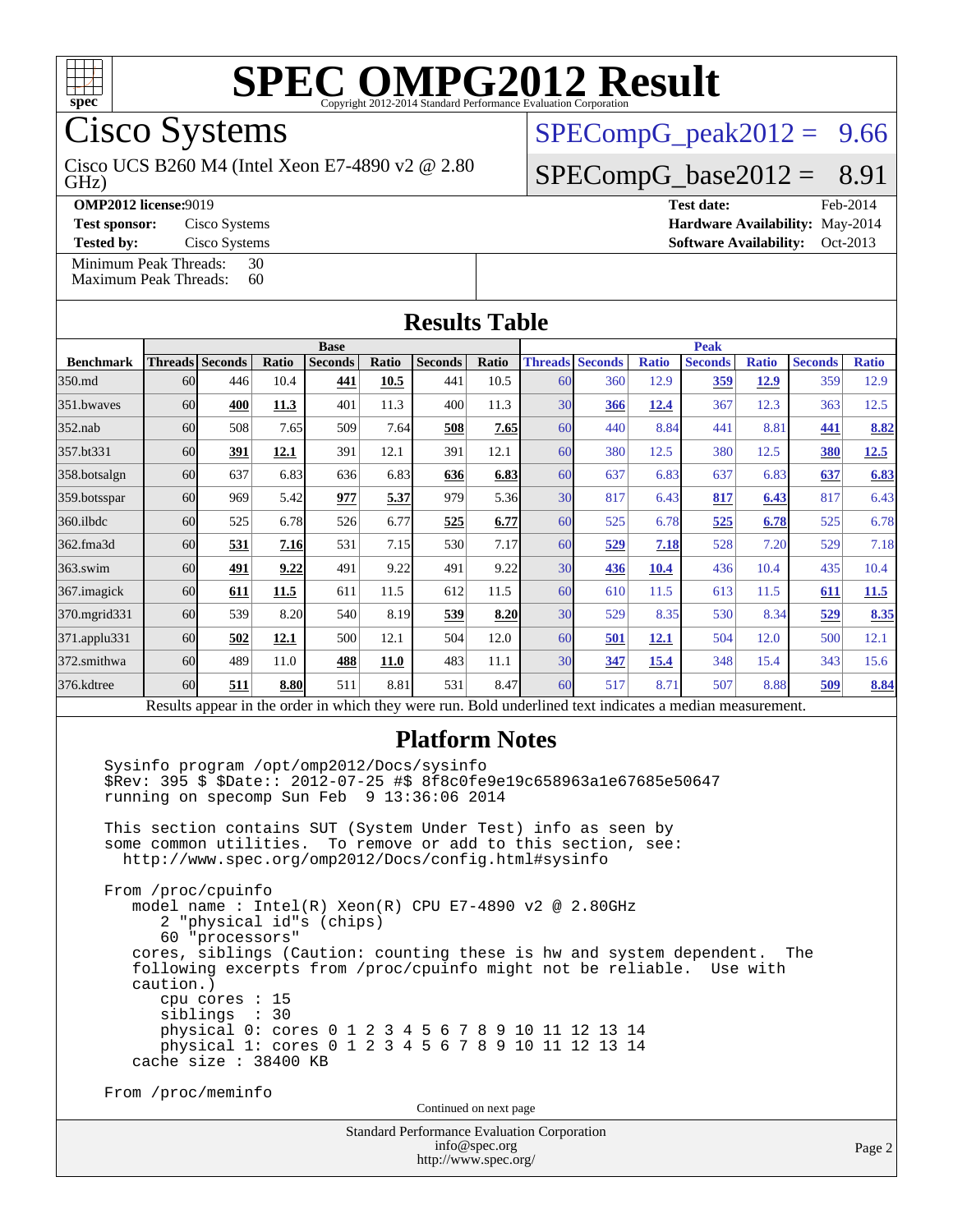

Cisco Systems

GHz) Cisco UCS B260 M4 (Intel Xeon E7-4890 v2 @ 2.80  $SPECompG<sub>peak2012</sub> = 9.66$ 

#### $SPECompG_base2012 = 8.91$  $SPECompG_base2012 = 8.91$

**[OMP2012 license:](http://www.spec.org/auto/omp2012/Docs/result-fields.html#OMP2012license)**9019 **[Test date:](http://www.spec.org/auto/omp2012/Docs/result-fields.html#Testdate)** Feb-2014 **[Test sponsor:](http://www.spec.org/auto/omp2012/Docs/result-fields.html#Testsponsor)** Cisco Systems **[Hardware Availability:](http://www.spec.org/auto/omp2012/Docs/result-fields.html#HardwareAvailability)** May-2014 **[Tested by:](http://www.spec.org/auto/omp2012/Docs/result-fields.html#Testedby)** Cisco Systems **[Software Availability:](http://www.spec.org/auto/omp2012/Docs/result-fields.html#SoftwareAvailability)** Oct-2013

#### **[Platform Notes \(Continued\)](http://www.spec.org/auto/omp2012/Docs/result-fields.html#PlatformNotes)**

 MemTotal: 264101684 kB HugePages\_Total: 0 Hugepagesize: 2048 kB

 /usr/bin/lsb\_release -d Red Hat Enterprise Linux Server release 6.4 (Santiago)

From /etc/\*release\* /etc/\*version\*

 redhat-release: Red Hat Enterprise Linux Server release 6.4 (Santiago) system-release: Red Hat Enterprise Linux Server release 6.4 (Santiago) system-release-cpe: cpe:/o:redhat:enterprise\_linux:6server:ga:server

uname -a:

 Linux specomp 2.6.32-358.el6.x86\_64 #1 SMP Tue Jan 29 11:47:41 EST 2013 x86\_64 x86\_64 x86\_64 GNU/Linux

run-level 3 Feb 9 09:45

SPEC is set to: /opt/omp2012<br>Filesystem Type Size Type Size Used Avail Use% Mounted on<br>ext4 275G 23G 238G 9% / /dev/sda1 ext4 275G 23G 238G 9% /

 Additional information from dmidecode: BIOS Cisco Systems, Inc. EXM4-1.2.2.1.12.012920142034 01/29/2014 Memory:<br>32x 8 GB 32x 0xCE00 M393B1K70QB0-YK0 8 GB 1333 MHz 2 rank 16x NO DIMM NO DIMM

(End of data from sysinfo program)

#### **[General Notes](http://www.spec.org/auto/omp2012/Docs/result-fields.html#GeneralNotes)**

Standard Performance Evaluation Corporation [info@spec.org](mailto:info@spec.org) ======================================================================== BIOS settings notes: Intel Turbo Boost Technology (Turbo) : Enabled CPU Performance set to Enterprise Power Technology set to Custom General OMP Library Settings KMP\_STACKSIZE=8192M OMP\_DYNAMIC=FALSE OMP\_NESTED=FALSE ======================================================================== General base OMP Library Settings KMP\_AFFINITY=compact,0,granularity=fine ======================================================================== General peak OMP Library Settings KMP\_AFFINITY=compact,0,granularity=fine Continued on next page

<http://www.spec.org/>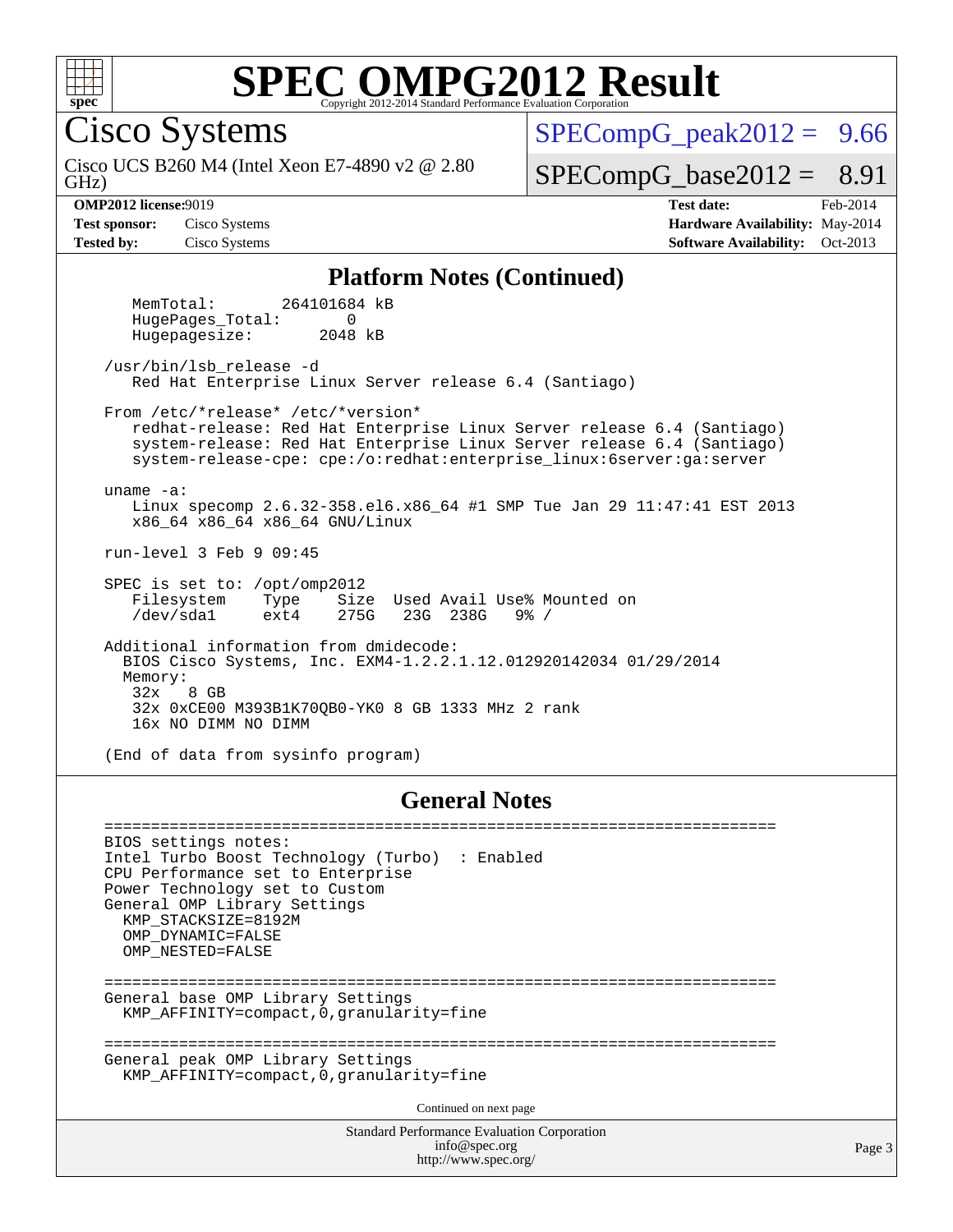

Cisco Systems

GHz) Cisco UCS B260 M4 (Intel Xeon E7-4890 v2 @ 2.80  $SPECompG_peak2012 = 9.66$  $SPECompG_peak2012 = 9.66$ 

 $SPECompG_base2012 = 8.91$  $SPECompG_base2012 = 8.91$ 

**[OMP2012 license:](http://www.spec.org/auto/omp2012/Docs/result-fields.html#OMP2012license)**9019 **[Test date:](http://www.spec.org/auto/omp2012/Docs/result-fields.html#Testdate)** Feb-2014 **[Test sponsor:](http://www.spec.org/auto/omp2012/Docs/result-fields.html#Testsponsor)** Cisco Systems **[Hardware Availability:](http://www.spec.org/auto/omp2012/Docs/result-fields.html#HardwareAvailability)** May-2014 **[Tested by:](http://www.spec.org/auto/omp2012/Docs/result-fields.html#Testedby)** Cisco Systems **[Software Availability:](http://www.spec.org/auto/omp2012/Docs/result-fields.html#SoftwareAvailability)** Oct-2013

#### **[General Notes \(Continued\)](http://www.spec.org/auto/omp2012/Docs/result-fields.html#GeneralNotes)**

| --------<br>Per benchmark peak OMP Library Settings                                                                                                                                             |
|-------------------------------------------------------------------------------------------------------------------------------------------------------------------------------------------------|
| Submitted_by: Rajendra Yogendra <ryogendr@cisco.com><br/>Submitted: Tue Mar 18 13:48:44 EDT 2014<br/>Submission: omp2012-20140227-00049.sub</ryogendr@cisco.com>                                |
| 351.bwaves:peak:<br>KMP AFFINITY=compact, 1, granularity=fine<br>OMP SCHEDULE=static, 1                                                                                                         |
| 357.bt331=peak=default=default:<br>OMP SCHEDULE=static, 1<br>FOPTIMIZE=-fp-model fast=2 -no-prec-div -no-prec-sqrt -align array64byte<br>-----------------------<br>--------------------------- |
| 359.botsspar: peak:<br>KMP_AFFINITY=compact, 1, granularity=fine<br>OMP SCHEDULE=quided                                                                                                         |
| 362.fma3d:peak:<br>OMP SCHEDULE=static, 1                                                                                                                                                       |
| $363.$ swim: $peak:$<br>KMP AFFINITY=compact, 1, granularity=fine                                                                                                                               |
| $370.\text{mgrid}331:\text{peak}:$<br>KMP AFFINITY=compact, 1, granularity=fine                                                                                                                 |
| ---------------------<br>$372.\text{smithwa:peak}:$<br>KMP_AFFINITY=compact, 1, granularity=fine                                                                                                |

### **[Base Compiler Invocation](http://www.spec.org/auto/omp2012/Docs/result-fields.html#BaseCompilerInvocation)**

[C benchmarks](http://www.spec.org/auto/omp2012/Docs/result-fields.html#Cbenchmarks): [icc](http://www.spec.org/omp2012/results/res2014q1/omp2012-20140227-00049.flags.html#user_CCbase_intel_icc_a87c68a857bc5ec5362391a49d3a37a6)

[C++ benchmarks:](http://www.spec.org/auto/omp2012/Docs/result-fields.html#CXXbenchmarks) [icpc](http://www.spec.org/omp2012/results/res2014q1/omp2012-20140227-00049.flags.html#user_CXXbase_intel_icpc_2d899f8d163502b12eb4a60069f80c1c)

[Fortran benchmarks](http://www.spec.org/auto/omp2012/Docs/result-fields.html#Fortranbenchmarks): [ifort](http://www.spec.org/omp2012/results/res2014q1/omp2012-20140227-00049.flags.html#user_FCbase_intel_ifort_8a5e5e06b19a251bdeaf8fdab5d62f20)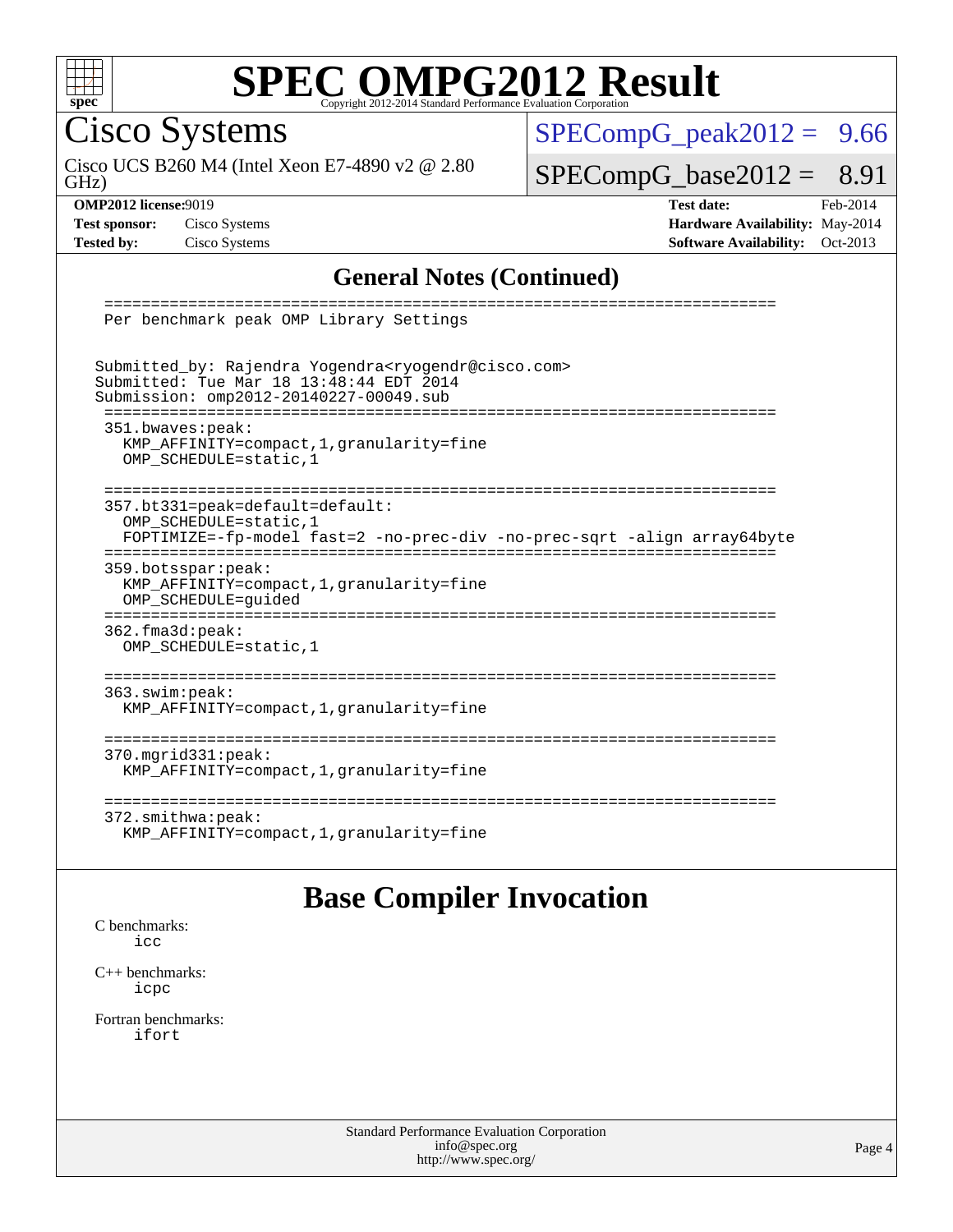

Cisco Systems

GHz) Cisco UCS B260 M4 (Intel Xeon E7-4890 v2 @ 2.80

 $SPECompG_peak2012 = 9.66$  $SPECompG_peak2012 = 9.66$ 

 $SPECompG_base2012 = 8.91$  $SPECompG_base2012 = 8.91$ 

**[OMP2012 license:](http://www.spec.org/auto/omp2012/Docs/result-fields.html#OMP2012license)**9019 **[Test date:](http://www.spec.org/auto/omp2012/Docs/result-fields.html#Testdate)** Feb-2014 **[Test sponsor:](http://www.spec.org/auto/omp2012/Docs/result-fields.html#Testsponsor)** Cisco Systems **[Hardware Availability:](http://www.spec.org/auto/omp2012/Docs/result-fields.html#HardwareAvailability)** May-2014 **[Tested by:](http://www.spec.org/auto/omp2012/Docs/result-fields.html#Testedby)** Cisco Systems **[Software Availability:](http://www.spec.org/auto/omp2012/Docs/result-fields.html#SoftwareAvailability)** Oct-2013

## **[Base Portability Flags](http://www.spec.org/auto/omp2012/Docs/result-fields.html#BasePortabilityFlags)**

 350.md: [-FR](http://www.spec.org/omp2012/results/res2014q1/omp2012-20140227-00049.flags.html#user_baseFPORTABILITY350_md_f-FR) 357.bt331: [-mcmodel=medium](http://www.spec.org/omp2012/results/res2014q1/omp2012-20140227-00049.flags.html#user_basePORTABILITY357_bt331_f-mcmodel_3a41622424bdd074c4f0f2d2f224c7e5) 363.swim: [-mcmodel=medium](http://www.spec.org/omp2012/results/res2014q1/omp2012-20140227-00049.flags.html#user_basePORTABILITY363_swim_f-mcmodel_3a41622424bdd074c4f0f2d2f224c7e5) 367.imagick: [-std=c99](http://www.spec.org/omp2012/results/res2014q1/omp2012-20140227-00049.flags.html#user_baseCPORTABILITY367_imagick_f-std_2ec6533b6e06f1c4a6c9b78d9e9cde24)

**[Base Optimization Flags](http://www.spec.org/auto/omp2012/Docs/result-fields.html#BaseOptimizationFlags)**

[C benchmarks](http://www.spec.org/auto/omp2012/Docs/result-fields.html#Cbenchmarks):

[-O2](http://www.spec.org/omp2012/results/res2014q1/omp2012-20140227-00049.flags.html#user_CCbase_f-O2) [-openmp](http://www.spec.org/omp2012/results/res2014q1/omp2012-20140227-00049.flags.html#user_CCbase_f-openmp) [-ipo](http://www.spec.org/omp2012/results/res2014q1/omp2012-20140227-00049.flags.html#user_CCbase_f-ipo_84062ab53814f613187d02344b8f49a7) [-xAVX](http://www.spec.org/omp2012/results/res2014q1/omp2012-20140227-00049.flags.html#user_CCbase_f-xAVX) [-ansi-alias](http://www.spec.org/omp2012/results/res2014q1/omp2012-20140227-00049.flags.html#user_CCbase_f-ansi-alias)

[C++ benchmarks:](http://www.spec.org/auto/omp2012/Docs/result-fields.html#CXXbenchmarks)

[-O2](http://www.spec.org/omp2012/results/res2014q1/omp2012-20140227-00049.flags.html#user_CXXbase_f-O2) [-openmp](http://www.spec.org/omp2012/results/res2014q1/omp2012-20140227-00049.flags.html#user_CXXbase_f-openmp) [-ipo](http://www.spec.org/omp2012/results/res2014q1/omp2012-20140227-00049.flags.html#user_CXXbase_f-ipo_84062ab53814f613187d02344b8f49a7) [-xAVX](http://www.spec.org/omp2012/results/res2014q1/omp2012-20140227-00049.flags.html#user_CXXbase_f-xAVX) [-ansi-alias](http://www.spec.org/omp2012/results/res2014q1/omp2012-20140227-00049.flags.html#user_CXXbase_f-ansi-alias)

[Fortran benchmarks](http://www.spec.org/auto/omp2012/Docs/result-fields.html#Fortranbenchmarks):

[-O2](http://www.spec.org/omp2012/results/res2014q1/omp2012-20140227-00049.flags.html#user_FCbase_f-O2) [-openmp](http://www.spec.org/omp2012/results/res2014q1/omp2012-20140227-00049.flags.html#user_FCbase_f-openmp) [-ipo](http://www.spec.org/omp2012/results/res2014q1/omp2012-20140227-00049.flags.html#user_FCbase_f-ipo_84062ab53814f613187d02344b8f49a7) [-xAVX](http://www.spec.org/omp2012/results/res2014q1/omp2012-20140227-00049.flags.html#user_FCbase_f-xAVX) [-align array64byte](http://www.spec.org/omp2012/results/res2014q1/omp2012-20140227-00049.flags.html#user_FCbase_f-align_c9377f996e966d652baaf753401d4725)

**[Peak Compiler Invocation](http://www.spec.org/auto/omp2012/Docs/result-fields.html#PeakCompilerInvocation)**

[C benchmarks](http://www.spec.org/auto/omp2012/Docs/result-fields.html#Cbenchmarks): [icc](http://www.spec.org/omp2012/results/res2014q1/omp2012-20140227-00049.flags.html#user_CCpeak_intel_icc_a87c68a857bc5ec5362391a49d3a37a6)

[C++ benchmarks:](http://www.spec.org/auto/omp2012/Docs/result-fields.html#CXXbenchmarks) [icpc](http://www.spec.org/omp2012/results/res2014q1/omp2012-20140227-00049.flags.html#user_CXXpeak_intel_icpc_2d899f8d163502b12eb4a60069f80c1c)

[Fortran benchmarks](http://www.spec.org/auto/omp2012/Docs/result-fields.html#Fortranbenchmarks): [ifort](http://www.spec.org/omp2012/results/res2014q1/omp2012-20140227-00049.flags.html#user_FCpeak_intel_ifort_8a5e5e06b19a251bdeaf8fdab5d62f20)

## **[Peak Portability Flags](http://www.spec.org/auto/omp2012/Docs/result-fields.html#PeakPortabilityFlags)**

 350.md: [-FR](http://www.spec.org/omp2012/results/res2014q1/omp2012-20140227-00049.flags.html#user_peakFPORTABILITY350_md_f-FR) 357.bt331: [-mcmodel=medium](http://www.spec.org/omp2012/results/res2014q1/omp2012-20140227-00049.flags.html#user_peakPORTABILITY357_bt331_f-mcmodel_3a41622424bdd074c4f0f2d2f224c7e5) 363.swim: [-mcmodel=medium](http://www.spec.org/omp2012/results/res2014q1/omp2012-20140227-00049.flags.html#user_peakPORTABILITY363_swim_f-mcmodel_3a41622424bdd074c4f0f2d2f224c7e5) 367.imagick: [-std=c99](http://www.spec.org/omp2012/results/res2014q1/omp2012-20140227-00049.flags.html#user_peakCPORTABILITY367_imagick_f-std_2ec6533b6e06f1c4a6c9b78d9e9cde24)

## **[Peak Optimization Flags](http://www.spec.org/auto/omp2012/Docs/result-fields.html#PeakOptimizationFlags)**

[C benchmarks](http://www.spec.org/auto/omp2012/Docs/result-fields.html#Cbenchmarks):

 352.nab: [-O3](http://www.spec.org/omp2012/results/res2014q1/omp2012-20140227-00049.flags.html#user_peakOPTIMIZE352_nab_f-O3) [-openmp](http://www.spec.org/omp2012/results/res2014q1/omp2012-20140227-00049.flags.html#user_peakOPTIMIZE352_nab_f-openmp) [-ipo](http://www.spec.org/omp2012/results/res2014q1/omp2012-20140227-00049.flags.html#user_peakOPTIMIZE352_nab_f-ipo_84062ab53814f613187d02344b8f49a7) [-xAVX](http://www.spec.org/omp2012/results/res2014q1/omp2012-20140227-00049.flags.html#user_peakOPTIMIZE352_nab_f-xAVX) [-fno-alias](http://www.spec.org/omp2012/results/res2014q1/omp2012-20140227-00049.flags.html#user_peakOPTIMIZE352_nab_f-no-alias_694e77f6c5a51e658e82ccff53a9e63a) [-opt-malloc-options=1](http://www.spec.org/omp2012/results/res2014q1/omp2012-20140227-00049.flags.html#user_peakOPTIMIZE352_nab_f-opt-malloc-options_d882ffc6ff87e51efe45f9a5190004b0) [-opt-calloc](http://www.spec.org/omp2012/results/res2014q1/omp2012-20140227-00049.flags.html#user_peakOPTIMIZE352_nab_f-opt-calloc) [-fp-model fast=2](http://www.spec.org/omp2012/results/res2014q1/omp2012-20140227-00049.flags.html#user_peakOPTIMIZE352_nab_f-fp-model_a7fb8ccb7275e23f0079632c153cfcab) [-no-prec-div](http://www.spec.org/omp2012/results/res2014q1/omp2012-20140227-00049.flags.html#user_peakOPTIMIZE352_nab_f-no-prec-div) [-no-prec-sqrt](http://www.spec.org/omp2012/results/res2014q1/omp2012-20140227-00049.flags.html#user_peakOPTIMIZE352_nab_f-no-prec-sqrt) [-ansi-alias](http://www.spec.org/omp2012/results/res2014q1/omp2012-20140227-00049.flags.html#user_peakCOPTIMIZE352_nab_f-ansi-alias)

Continued on next page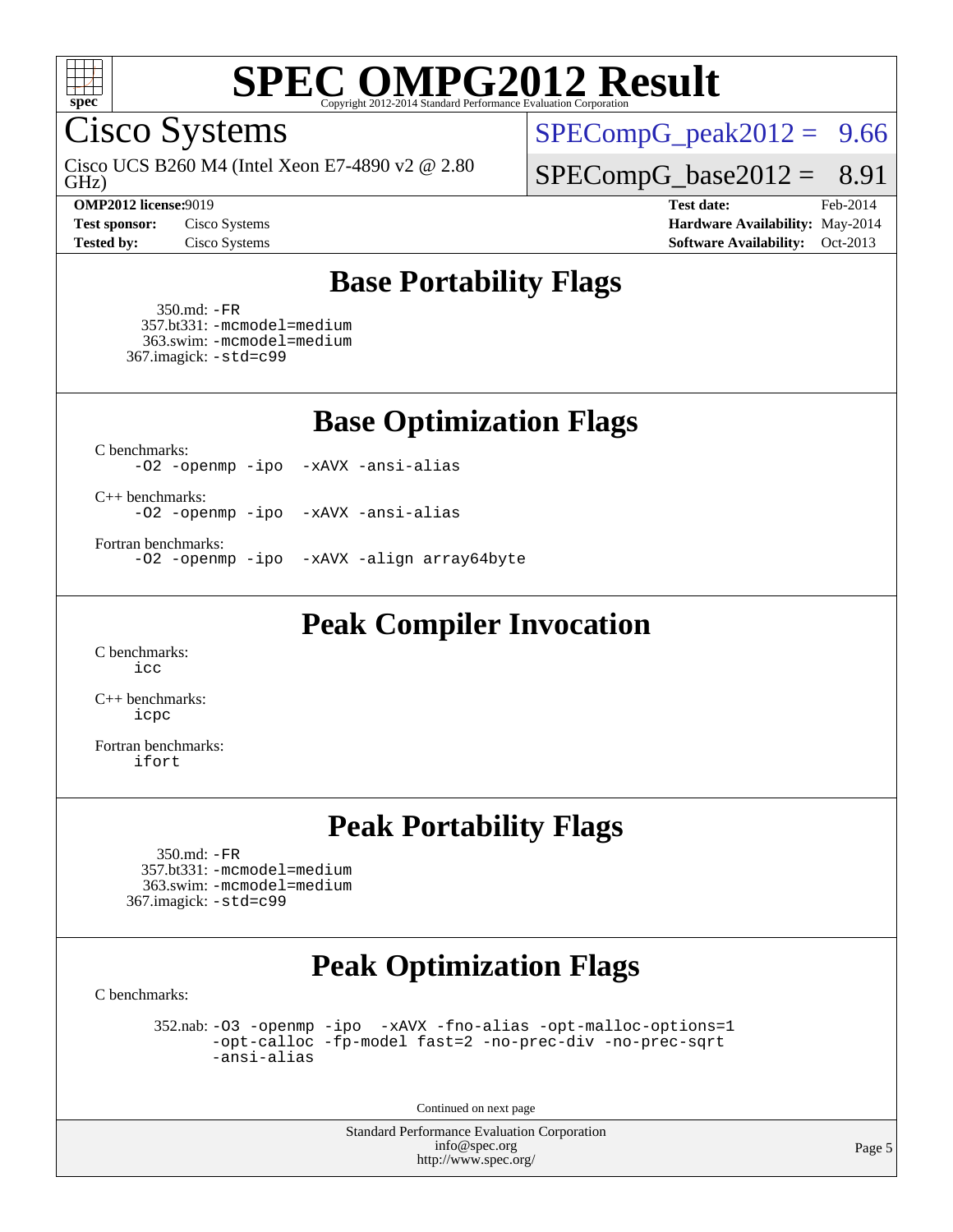

Cisco Systems

GHz) Cisco UCS B260 M4 (Intel Xeon E7-4890 v2 @ 2.80  $SPECompG_peak2012 = 9.66$  $SPECompG_peak2012 = 9.66$ 

 $SPECompG_base2012 = 8.91$  $SPECompG_base2012 = 8.91$ 

**[OMP2012 license:](http://www.spec.org/auto/omp2012/Docs/result-fields.html#OMP2012license)**9019 **[Test date:](http://www.spec.org/auto/omp2012/Docs/result-fields.html#Testdate)** Feb-2014 **[Test sponsor:](http://www.spec.org/auto/omp2012/Docs/result-fields.html#Testsponsor)** Cisco Systems **[Hardware Availability:](http://www.spec.org/auto/omp2012/Docs/result-fields.html#HardwareAvailability)** May-2014 **[Tested by:](http://www.spec.org/auto/omp2012/Docs/result-fields.html#Testedby)** Cisco Systems **[Software Availability:](http://www.spec.org/auto/omp2012/Docs/result-fields.html#SoftwareAvailability)** Oct-2013

## **[Peak Optimization Flags \(Continued\)](http://www.spec.org/auto/omp2012/Docs/result-fields.html#PeakOptimizationFlags)**

 358.botsalgn: [-O2](http://www.spec.org/omp2012/results/res2014q1/omp2012-20140227-00049.flags.html#user_peakOPTIMIZE358_botsalgn_f-O2) [-openmp](http://www.spec.org/omp2012/results/res2014q1/omp2012-20140227-00049.flags.html#user_peakOPTIMIZE358_botsalgn_f-openmp) [-ipo](http://www.spec.org/omp2012/results/res2014q1/omp2012-20140227-00049.flags.html#user_peakOPTIMIZE358_botsalgn_f-ipo_84062ab53814f613187d02344b8f49a7) [-xAVX](http://www.spec.org/omp2012/results/res2014q1/omp2012-20140227-00049.flags.html#user_peakOPTIMIZE358_botsalgn_f-xAVX) [-ansi-alias](http://www.spec.org/omp2012/results/res2014q1/omp2012-20140227-00049.flags.html#user_peakCOPTIMIZE358_botsalgn_f-ansi-alias) 359.botsspar: [-O3](http://www.spec.org/omp2012/results/res2014q1/omp2012-20140227-00049.flags.html#user_peakOPTIMIZE359_botsspar_f-O3) [-openmp](http://www.spec.org/omp2012/results/res2014q1/omp2012-20140227-00049.flags.html#user_peakOPTIMIZE359_botsspar_f-openmp) [-ipo](http://www.spec.org/omp2012/results/res2014q1/omp2012-20140227-00049.flags.html#user_peakOPTIMIZE359_botsspar_f-ipo_84062ab53814f613187d02344b8f49a7) [-xAVX](http://www.spec.org/omp2012/results/res2014q1/omp2012-20140227-00049.flags.html#user_peakOPTIMIZE359_botsspar_f-xAVX) [-fno-alias](http://www.spec.org/omp2012/results/res2014q1/omp2012-20140227-00049.flags.html#user_peakOPTIMIZE359_botsspar_f-no-alias_694e77f6c5a51e658e82ccff53a9e63a) [-ansi-alias](http://www.spec.org/omp2012/results/res2014q1/omp2012-20140227-00049.flags.html#user_peakCOPTIMIZE359_botsspar_f-ansi-alias) 367.imagick: Same as 358.botsalgn 372.smithwa: [-O2](http://www.spec.org/omp2012/results/res2014q1/omp2012-20140227-00049.flags.html#user_peakOPTIMIZE372_smithwa_f-O2) [-openmp](http://www.spec.org/omp2012/results/res2014q1/omp2012-20140227-00049.flags.html#user_peakOPTIMIZE372_smithwa_f-openmp) [-ipo](http://www.spec.org/omp2012/results/res2014q1/omp2012-20140227-00049.flags.html#user_peakOPTIMIZE372_smithwa_f-ipo_84062ab53814f613187d02344b8f49a7) [-xSSE4.2](http://www.spec.org/omp2012/results/res2014q1/omp2012-20140227-00049.flags.html#user_peakOPTIMIZE372_smithwa_f-xSSE42_f91528193cf0b216347adb8b939d4107) [-fno-alias](http://www.spec.org/omp2012/results/res2014q1/omp2012-20140227-00049.flags.html#user_peakOPTIMIZE372_smithwa_f-no-alias_694e77f6c5a51e658e82ccff53a9e63a) [-opt-streaming-stores always](http://www.spec.org/omp2012/results/res2014q1/omp2012-20140227-00049.flags.html#user_peakOPTIMIZE372_smithwa_f-opt-streaming-stores-always_66f55dbc532842151ebc4c82f4f5b019) [-opt-malloc-options=1](http://www.spec.org/omp2012/results/res2014q1/omp2012-20140227-00049.flags.html#user_peakOPTIMIZE372_smithwa_f-opt-malloc-options_d882ffc6ff87e51efe45f9a5190004b0) [-ansi-alias](http://www.spec.org/omp2012/results/res2014q1/omp2012-20140227-00049.flags.html#user_peakCOPTIMIZE372_smithwa_f-ansi-alias) [C++ benchmarks:](http://www.spec.org/auto/omp2012/Docs/result-fields.html#CXXbenchmarks) [-O3](http://www.spec.org/omp2012/results/res2014q1/omp2012-20140227-00049.flags.html#user_CXXpeak_f-O3) [-openmp](http://www.spec.org/omp2012/results/res2014q1/omp2012-20140227-00049.flags.html#user_CXXpeak_f-openmp) [-ipo](http://www.spec.org/omp2012/results/res2014q1/omp2012-20140227-00049.flags.html#user_CXXpeak_f-ipo_84062ab53814f613187d02344b8f49a7) [-xAVX](http://www.spec.org/omp2012/results/res2014q1/omp2012-20140227-00049.flags.html#user_CXXpeak_f-xAVX) [-fno-alias](http://www.spec.org/omp2012/results/res2014q1/omp2012-20140227-00049.flags.html#user_CXXpeak_f-no-alias_694e77f6c5a51e658e82ccff53a9e63a) [-ansi-alias](http://www.spec.org/omp2012/results/res2014q1/omp2012-20140227-00049.flags.html#user_CXXpeak_f-ansi-alias) [Fortran benchmarks](http://www.spec.org/auto/omp2012/Docs/result-fields.html#Fortranbenchmarks): 350.md: [-O2](http://www.spec.org/omp2012/results/res2014q1/omp2012-20140227-00049.flags.html#user_peakOPTIMIZE350_md_f-O2) [-openmp](http://www.spec.org/omp2012/results/res2014q1/omp2012-20140227-00049.flags.html#user_peakOPTIMIZE350_md_f-openmp) [-ipo](http://www.spec.org/omp2012/results/res2014q1/omp2012-20140227-00049.flags.html#user_peakOPTIMIZE350_md_f-ipo_84062ab53814f613187d02344b8f49a7) [-xAVX](http://www.spec.org/omp2012/results/res2014q1/omp2012-20140227-00049.flags.html#user_peakOPTIMIZE350_md_f-xAVX) [-fno-alias](http://www.spec.org/omp2012/results/res2014q1/omp2012-20140227-00049.flags.html#user_peakOPTIMIZE350_md_f-no-alias_694e77f6c5a51e658e82ccff53a9e63a) [-opt-malloc-options=1](http://www.spec.org/omp2012/results/res2014q1/omp2012-20140227-00049.flags.html#user_peakOPTIMIZE350_md_f-opt-malloc-options_d882ffc6ff87e51efe45f9a5190004b0) [-fp-model fast=2](http://www.spec.org/omp2012/results/res2014q1/omp2012-20140227-00049.flags.html#user_peakFOPTIMIZE350_md_f-fp-model_a7fb8ccb7275e23f0079632c153cfcab) [-no-prec-div](http://www.spec.org/omp2012/results/res2014q1/omp2012-20140227-00049.flags.html#user_peakFOPTIMIZE350_md_f-no-prec-div) [-no-prec-sqrt](http://www.spec.org/omp2012/results/res2014q1/omp2012-20140227-00049.flags.html#user_peakFOPTIMIZE350_md_f-no-prec-sqrt) [-align array64byte](http://www.spec.org/omp2012/results/res2014q1/omp2012-20140227-00049.flags.html#user_peakFOPTIMIZE350_md_f-align_c9377f996e966d652baaf753401d4725) 351.bwaves: [-O3](http://www.spec.org/omp2012/results/res2014q1/omp2012-20140227-00049.flags.html#user_peakOPTIMIZE351_bwaves_f-O3) [-openmp](http://www.spec.org/omp2012/results/res2014q1/omp2012-20140227-00049.flags.html#user_peakOPTIMIZE351_bwaves_f-openmp) [-ipo](http://www.spec.org/omp2012/results/res2014q1/omp2012-20140227-00049.flags.html#user_peakOPTIMIZE351_bwaves_f-ipo_84062ab53814f613187d02344b8f49a7) [-xAVX](http://www.spec.org/omp2012/results/res2014q1/omp2012-20140227-00049.flags.html#user_peakOPTIMIZE351_bwaves_f-xAVX) [-fno-alias](http://www.spec.org/omp2012/results/res2014q1/omp2012-20140227-00049.flags.html#user_peakOPTIMIZE351_bwaves_f-no-alias_694e77f6c5a51e658e82ccff53a9e63a) [-fp-model fast=2](http://www.spec.org/omp2012/results/res2014q1/omp2012-20140227-00049.flags.html#user_peakFOPTIMIZE351_bwaves_f-fp-model_a7fb8ccb7275e23f0079632c153cfcab) [-no-prec-div](http://www.spec.org/omp2012/results/res2014q1/omp2012-20140227-00049.flags.html#user_peakFOPTIMIZE351_bwaves_f-no-prec-div) [-no-prec-sqrt](http://www.spec.org/omp2012/results/res2014q1/omp2012-20140227-00049.flags.html#user_peakFOPTIMIZE351_bwaves_f-no-prec-sqrt) [-align array64byte](http://www.spec.org/omp2012/results/res2014q1/omp2012-20140227-00049.flags.html#user_peakFOPTIMIZE351_bwaves_f-align_c9377f996e966d652baaf753401d4725) 357.bt331: Same as 351.bwaves 360.ilbdc: [-O3](http://www.spec.org/omp2012/results/res2014q1/omp2012-20140227-00049.flags.html#user_peakOPTIMIZE360_ilbdc_f-O3) [-openmp](http://www.spec.org/omp2012/results/res2014q1/omp2012-20140227-00049.flags.html#user_peakOPTIMIZE360_ilbdc_f-openmp) [-ipo](http://www.spec.org/omp2012/results/res2014q1/omp2012-20140227-00049.flags.html#user_peakOPTIMIZE360_ilbdc_f-ipo_84062ab53814f613187d02344b8f49a7) [-xAVX](http://www.spec.org/omp2012/results/res2014q1/omp2012-20140227-00049.flags.html#user_peakOPTIMIZE360_ilbdc_f-xAVX) [-opt-malloc-options=1](http://www.spec.org/omp2012/results/res2014q1/omp2012-20140227-00049.flags.html#user_peakOPTIMIZE360_ilbdc_f-opt-malloc-options_d882ffc6ff87e51efe45f9a5190004b0) [-align array64byte](http://www.spec.org/omp2012/results/res2014q1/omp2012-20140227-00049.flags.html#user_peakFOPTIMIZE360_ilbdc_f-align_c9377f996e966d652baaf753401d4725) 362.fma3d: [-O3](http://www.spec.org/omp2012/results/res2014q1/omp2012-20140227-00049.flags.html#user_peakOPTIMIZE362_fma3d_f-O3) [-openmp](http://www.spec.org/omp2012/results/res2014q1/omp2012-20140227-00049.flags.html#user_peakOPTIMIZE362_fma3d_f-openmp) [-ipo](http://www.spec.org/omp2012/results/res2014q1/omp2012-20140227-00049.flags.html#user_peakOPTIMIZE362_fma3d_f-ipo_84062ab53814f613187d02344b8f49a7) [-xAVX](http://www.spec.org/omp2012/results/res2014q1/omp2012-20140227-00049.flags.html#user_peakOPTIMIZE362_fma3d_f-xAVX) [-fno-alias](http://www.spec.org/omp2012/results/res2014q1/omp2012-20140227-00049.flags.html#user_peakOPTIMIZE362_fma3d_f-no-alias_694e77f6c5a51e658e82ccff53a9e63a) [-align array64byte](http://www.spec.org/omp2012/results/res2014q1/omp2012-20140227-00049.flags.html#user_peakFOPTIMIZE362_fma3d_f-align_c9377f996e966d652baaf753401d4725) 363.swim: [-O3](http://www.spec.org/omp2012/results/res2014q1/omp2012-20140227-00049.flags.html#user_peakOPTIMIZE363_swim_f-O3) [-openmp](http://www.spec.org/omp2012/results/res2014q1/omp2012-20140227-00049.flags.html#user_peakOPTIMIZE363_swim_f-openmp) [-ipo](http://www.spec.org/omp2012/results/res2014q1/omp2012-20140227-00049.flags.html#user_peakOPTIMIZE363_swim_f-ipo_84062ab53814f613187d02344b8f49a7) [-xSSE4.2](http://www.spec.org/omp2012/results/res2014q1/omp2012-20140227-00049.flags.html#user_peakOPTIMIZE363_swim_f-xSSE42_f91528193cf0b216347adb8b939d4107) [-fno-alias](http://www.spec.org/omp2012/results/res2014q1/omp2012-20140227-00049.flags.html#user_peakOPTIMIZE363_swim_f-no-alias_694e77f6c5a51e658e82ccff53a9e63a) [-opt-streaming-stores always](http://www.spec.org/omp2012/results/res2014q1/omp2012-20140227-00049.flags.html#user_peakOPTIMIZE363_swim_f-opt-streaming-stores-always_66f55dbc532842151ebc4c82f4f5b019) [-opt-malloc-options=3](http://www.spec.org/omp2012/results/res2014q1/omp2012-20140227-00049.flags.html#user_peakOPTIMIZE363_swim_f-opt-malloc-options_13ab9b803cf986b4ee62f0a5998c2238) [-align array64byte](http://www.spec.org/omp2012/results/res2014q1/omp2012-20140227-00049.flags.html#user_peakFOPTIMIZE363_swim_f-align_c9377f996e966d652baaf753401d4725) 370.mgrid331: [-O2](http://www.spec.org/omp2012/results/res2014q1/omp2012-20140227-00049.flags.html#user_peakOPTIMIZE370_mgrid331_f-O2) [-openmp](http://www.spec.org/omp2012/results/res2014q1/omp2012-20140227-00049.flags.html#user_peakOPTIMIZE370_mgrid331_f-openmp) [-ipo](http://www.spec.org/omp2012/results/res2014q1/omp2012-20140227-00049.flags.html#user_peakOPTIMIZE370_mgrid331_f-ipo_84062ab53814f613187d02344b8f49a7) [-xSSE4.2](http://www.spec.org/omp2012/results/res2014q1/omp2012-20140227-00049.flags.html#user_peakOPTIMIZE370_mgrid331_f-xSSE42_f91528193cf0b216347adb8b939d4107) [-fno-alias](http://www.spec.org/omp2012/results/res2014q1/omp2012-20140227-00049.flags.html#user_peakOPTIMIZE370_mgrid331_f-no-alias_694e77f6c5a51e658e82ccff53a9e63a) [-opt-malloc-options=3](http://www.spec.org/omp2012/results/res2014q1/omp2012-20140227-00049.flags.html#user_peakOPTIMIZE370_mgrid331_f-opt-malloc-options_13ab9b803cf986b4ee62f0a5998c2238) [-align array64byte](http://www.spec.org/omp2012/results/res2014q1/omp2012-20140227-00049.flags.html#user_peakFOPTIMIZE370_mgrid331_f-align_c9377f996e966d652baaf753401d4725) 371.applu331: [-O2](http://www.spec.org/omp2012/results/res2014q1/omp2012-20140227-00049.flags.html#user_peakOPTIMIZE371_applu331_f-O2) [-openmp](http://www.spec.org/omp2012/results/res2014q1/omp2012-20140227-00049.flags.html#user_peakOPTIMIZE371_applu331_f-openmp) [-ipo](http://www.spec.org/omp2012/results/res2014q1/omp2012-20140227-00049.flags.html#user_peakOPTIMIZE371_applu331_f-ipo_84062ab53814f613187d02344b8f49a7) [-xAVX](http://www.spec.org/omp2012/results/res2014q1/omp2012-20140227-00049.flags.html#user_peakOPTIMIZE371_applu331_f-xAVX) [-align array64byte](http://www.spec.org/omp2012/results/res2014q1/omp2012-20140227-00049.flags.html#user_peakFOPTIMIZE371_applu331_f-align_c9377f996e966d652baaf753401d4725) The flags file that was used to format this result can be browsed at <http://www.spec.org/omp2012/flags/Intel-ic13.0-linux64.20130910.html> You can also download the XML flags source by saving the following link: <http://www.spec.org/omp2012/flags/Intel-ic13.0-linux64.20130910.xml>